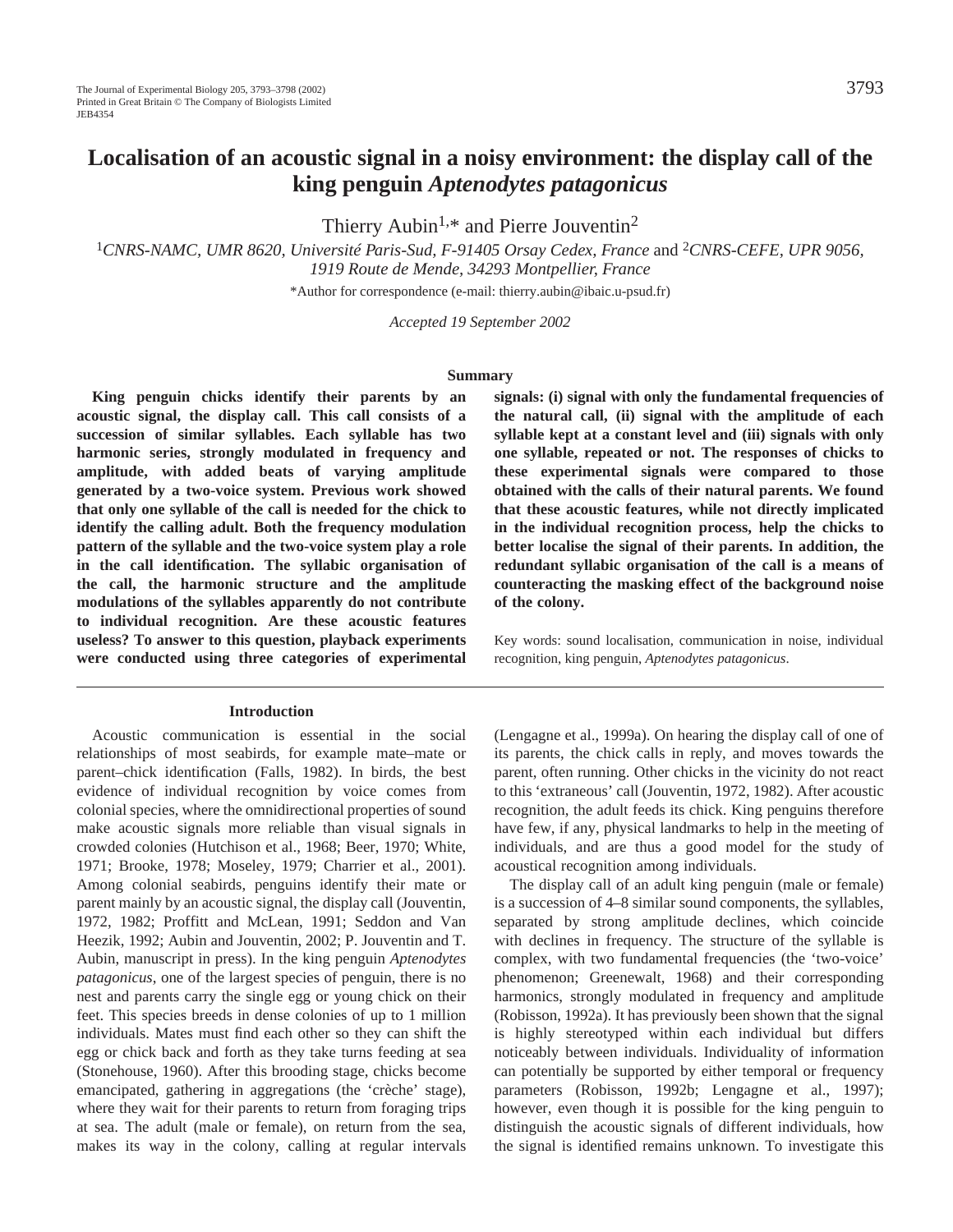# 3794 T. Aubin and P. Jouventin

coding–decoding process, we conducted playback experiments in the field. Birds were tested using temporal or frequency modifications of their natural call (Jouventin et al., 1999; Lengagne et al., 2000, 2001). It appeared that the vocal signature was based on two complementary codes: (1) frequency modulation (FM) shape of the syllable, and (2) the beats generated by the two voices. A chick recognised its parental call and paired mates recognised each other's calls when only one syllable was played back. Even a modified signal with only the two fundamental frequencies present was still recognised. In addition, king penguins paid little attention to the amplitude modulation (AM) structure of the syllable.

Are the complex AM and harmonic structures completely useless? Is the call organisation in successive syllables unnecessary? In fact, the display call is given in the context of a colony where it is difficult to localise individuals in the moving crowd, and where the acoustics are masked by the noise produced by other individuals. Thus, we hypothesised that these acoustic parameters might aid the emitter (1) to be located easily, and (2) to be discriminated from the background noise of the colony. To test these hypotheses, we played parental calls back to their chicks with either the AM or harmonic or syllabic structures modified. Then, we compared the responses to these signals with those to unmodified (natural) calls.

#### **Materials and methods**

## *Subjects and location*

King penguins *Aptenodytes patagonicus* (Miller 1778) were studied at Possession island, Crozet archipelago (46°25′S, 51°45′E) from December 1995 to January 1996 and at Kerguelen Island (49°14′S, 70°33′E) in March 2000. Field studies were conducted in two large colonies, the first containing about 40000 pairs of adults and 1500 chicks and the second about 60000 pairs of adults and 2300 chicks. Chicks were tested during the 'crèche' stage, i.e. when they were more than 4 weeks old. Parental calls were recorded opportunistically from adults on their return to the colony. Each bird was then followed until it achieved a rendezvous with its chick, which after feeding was marked individually by a temporary plastic band around the flipper.

## *Recording and playbacks*

Adult king penguins were recorded using an omnidirectional Sennheiser MD211 microphone mounted on a 2.5 m pole and connected to a Sony TCD10 Pro II DAT recorder (sampling frequency: 44.6 kHz, frequency response flat within the range 20–20000 Hz). The distance between the beak of the recorded bird and the microphone was about 1 m.

For playback experiments, we used a 4200 Uher taperecorder (tape-speed  $19 \text{ cm s}^{-1}$ ) connected to a 50 W Audix PH3 selfpowered loudspeaker (frequency response 100–5600 Hz  $\pm$ 2 dB). Signals were played at a natural sound pressure level (Robisson, 1993a; Aubin and Jouventin, 1998), about 95 dBSPL (sound pressure level), measured 1 m from the loudspeaker, with a Bruël & Kjaer Sound Level Meter type



Fig. 1. Spectrograms (top) and oscillograms (bottom) of signals broadcast to king penguin chicks to test their ability to localise the display call of their parents. (A) Natural (control) call; (B) call without amplitude modulation; (C) call with only the fundamental (baseline) frequencies kept. Colors, from blue (cold) to red (hot), represent increasing levels (in dB) of amplitude.

2235 (linear scale, slow setting) equipped with a 1 inch condenser microphone type 4176.

## *Sound synthesis and analysis*

Analog signals were digitised with a 16 bit Oros Au21 acquisition card (equipped with a 120 dB/octave anti-aliasing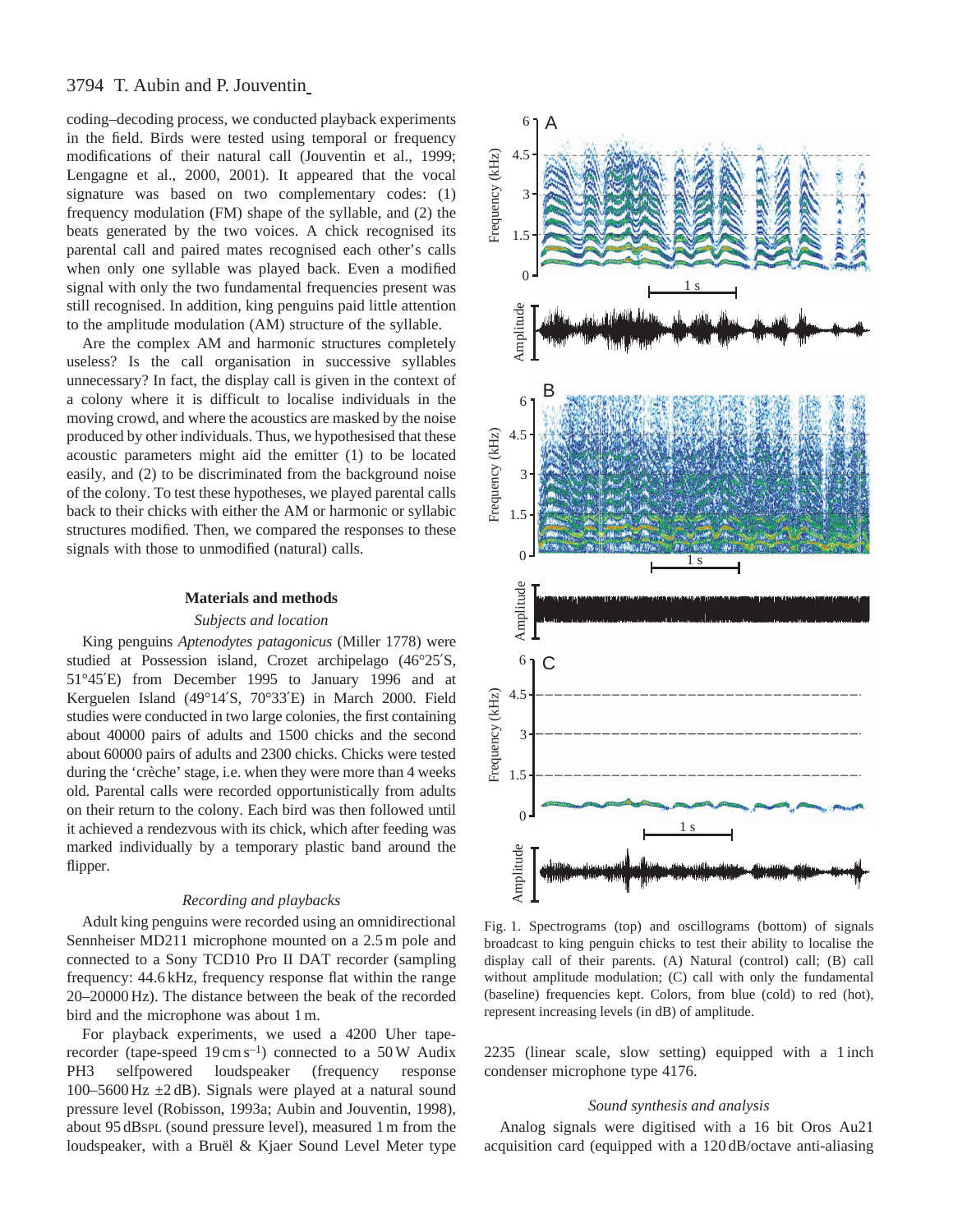

Fig. 2. Spectrograms of the first syllable of a king penguin call repeated 1 (A), 2 (B), 4 (C) or 8 (D) times. Colors, from blue (cold) to red (hot), represent increasing levels (in dB) of amplitude.

filter) at a sampling frequency of 16 kHz. Signals were stored on the hard disk of a computer and then examined and modified with the Syntana V1.2 analytical software package (Aubin, 1994).

Three kinds of experimental signals were constructed:

#### *(A) Signal without amplitude modulation*

The amplitude modulation (AM) of the adult call (Fig. 1A) was removed by application of the analytic signal calculation (Mbu-Nyamsi et al., 1994). We obtained a signal with the same spectral content, and the same frequency modulation (FM) as those of the parental call, but without any AM (Fig. 1B). In fact, for this signal, the amplitude was kept at a constant level, corresponding to the mean level of the parental call. The calculation also kept the two harmonic series of the two-voice system and consequently the beats were not removed. It should be pointed out, however, that chicks did not receive a true 'without AM' signal due to propagation through the colony generating constructive and destructive interference. Nevertheless, after short range propagation (see playback procedure below), the envelope of the signal is weakly modified (Aubin and Jouventin, 1998) and the amplitude modulation shape of the experimental signal is modified at random by the environment, not by following the natural shape of a penguin call.

## *Localisation features in penguin calls* 3795

## *(B) Signal keeping only the fundamental frequencies*

To remove the harmonics, we used the optimal digital filtering method with the fast Fourier transform (FFT) as described by Press et al. (1998) with a window size of 4096 points. As natural calls were strongly modulated in frequency, three or four successive filtration steps in the temporal domain were necessary to suppress the harmonics of the different syllables (Fig. 1C).

## *(C) Signals with only one syllable*

We built a series of signals retaining only the first syllable of the call. The series consisted of four signals with either the first syllable alone, or with the 2, 4 or 8 first syllables repeated (Fig. 2). Eight successive syllables corresponds to the number of syllables regularly encountered in natural parental calls (Robisson, 1993b). For each chick tested and for the signals with repeated syllables, the temporal rhythm syllable/silence corresponded to the mean temporal rhythm measured in the parental call (i.e. a mean  $\pm$  s.e.m. of 531 $\pm$ 11 ms for the syllable and of 55±3 ms for the inter-syllable silence, *N*=16).

#### *Playback procedure and criteria of responses*

Tests were conducted between 10.00 am and 5.00 pm, during clear and dry weather, with a wind speed less than  $4 \text{ m s}^{-1}$ . The chicks were generally resting in the colony, preening themselves. Series A and series B experiments were conducted at Crozet island and series C at Kerguelen island.

To test the locatability of the signals (experiments with signals of series A and B), the following playback procedure was used. The loudspeaker was first put in the colony at a distance of 12 m from the test chick. At this distance, and with a normal density of birds (about  $2-3$  individuals m<sup>-2</sup> in a colony of king penguins, according to Barrat, 1976) the chick can detect, recognize and localise the parental call without ambiguity (Aubin and Jouventin, 1998). Then, the parental call or the experimental signal (on average 3.5 s long) was broadcast repetitively with a 7s time interval of silence between each signal. This repetition rate is similar to that of an adult calling while searching for its mate or chick (Robisson, 1993b). The broadcast ended when either 12 signals had been emitted or as soon as the distance between the tested chick and the loudspeaker was below 2 m. At this distance, we estimated that the 'meeting' was realised, that is, that the sound source was accurately found by the chick. The number of calls broadcast was then noted. To avoid habituation, no more than 12 signals were broadcast. If the distance chick-loudspeaker remained greater than 2 m after the broadcast of the whole series of signals, a score of 12 was attributed to this experimental session. For series A, 16 chicks were tested and for series B, 15 chicks. Each chick was tested with two series of signals, the experimental one (series A or series B signals) and the control one (natural parental call series) and on 2 consecutive days, with one experiment each day. The order of presentation of the two series was randomised for the different chicks tested. Hence, the observed responses for the whole group of chicks were not dependent on playback order.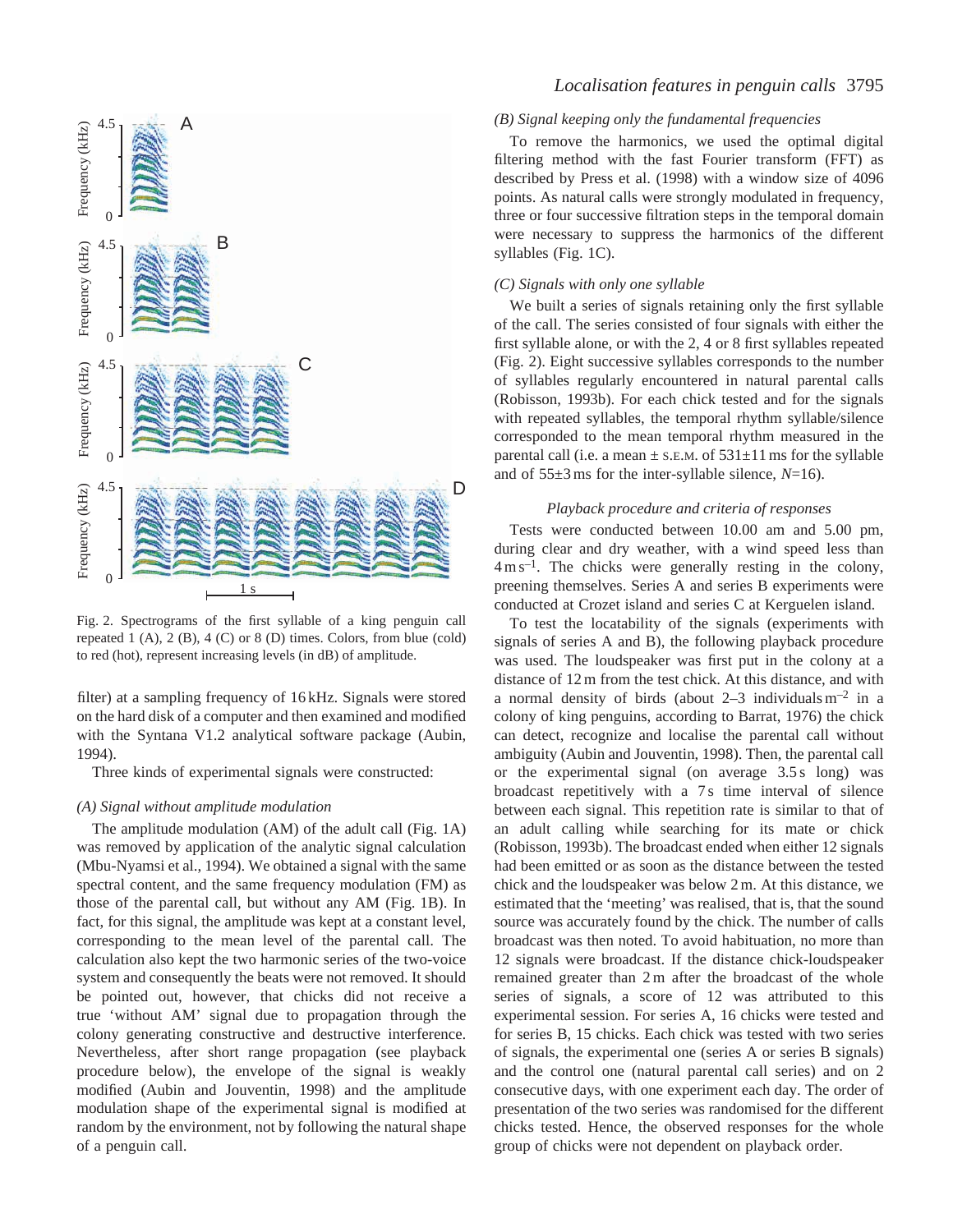# 3796 T. Aubin and P. Jouventin

To test the ability of chicks to discriminate the signal from the background noise (experiments with series C signals), the following playback procedure was used. The loudspeaker was placed in the colony at a distance of 7 m from the test chick, which corresponds to the natural calling distance of an adult (Robisson, 1993b; Lengagne et al., 1999a). Series C signals were played to the tested chick only when the ambient noise, measured with the Sound Level Meter, was between 70 and 75 dBSPL, i.e. near the average values usually observed in a king penguin colony (70 dBSPL, Robisson, 1993b; 74 dBSPL, Aubin and Jouventin, 1998). All of the 16 chicks tested received the whole series of four signals. To prevent habituation, each chick was tested only once a day with one of the signals of the series. As previously, the order of presentation of the signals from day to day was randomised for the different chicks. To evaluate how chicks detected and recognized the playback signal, a four-class behavioural scale was used. The scale was ranked as follows: class 0: no reaction; class 1: agitation, head turning; class 2: head turning, calls in reply to the signal broadcast; class 3: head turning, calls in reply to the signal broadcast, approaches in the direction of the loudspeaker and stops in the vicinity (less than 2 m).

This behavioural scale is similar to the one used in our previous playback studies with king penguins (Aubin and Jouventin, 1998, 2002; Jouventin et al., 1999; Lengagne et al., 2000).

## *Statistical analysis*

As data were not normally distributed, non-parametric analyses were performed. To compare paired samples (series A and B), a Mann–Whitney *U*-test was used. To compare paired samples in more than two categories (series C), we used a Kruskal–Wallis test together with exact two-sided *P* values. As the same marginal distribution was used through several comparisons, we used the Bonferonni Dunn–Sidak method (Ury, 1976) to assess the final significance of the test. All statistics computations were carried out with Statistica V5 and StaXact V3 (Cytel, 1995) softwares.

#### **Results**

## *Series A and B signals*

Both natural and modified signals were recognised by the chick without ambiguity. The chick, quiet and silent before the experiment, systematically called in reply and moved when these signals were emitted. Nevertheless, the number of broadcast calls necessary for the chick to localise the sound source is significantly more important with a signal without the natural AM than with a signal with the natural AM (mean number  $\pm$  s.p. of broadcast calls: 9.81 $\pm$ 2.61 for the signal without natural AM and 5.00±3.20 for the control signal; *Z*=–3.302, *P*<0.001, *N*=16). In the same way, the chicks had significantly more difficulties in localising the signal keeping only the fundamental frequencies than for the natural call with the complete harmonic series (mean number  $\pm$  s.D. of broadcast calls:  $9.27 \pm 2.68$  for the signal keeping only the fundamental

| Table 1. Responses of chicks to the first syllable of the |  |  |
|-----------------------------------------------------------|--|--|
| parental call played back 1, 2, 4 or 8 times              |  |  |

| Number of<br>repetitions of<br>the first | Intensity of responses |                    |    |    | Paired comparisons  |  |
|------------------------------------------|------------------------|--------------------|----|----|---------------------|--|
| syllable                                 |                        |                    |    | 3  | $(K-W$ test, $N=16$ |  |
|                                          |                        | 8                  |    |    | $H=9.728; P<0.05$   |  |
| $\overline{c}$<br>$\overline{4}$         |                        | 4<br>$\mathcal{O}$ | 11 | 12 | $H=15.790; P<0.01$  |  |
| 8                                        |                        |                    |    |    | $H=0.795$ ; NS      |  |

Two-sided *P* values are Bonferrroni-corrected; NS, not significant; K–W, Kruskal–Wallis.

For an explanation of intensity of responses, see Materials and methods.

frequencies and 5.47±3.29 for the control signal; *Z*=–3.199, *P*<0.001, *N*=15).

## *Series C signals*

The broadcast of only one syllable, against a normal background noise, elicited weak responses. Only one chick approached the sound source, two chicks called in reply and the 13 remaining others were silent and stayed at the same place. With two syllables broadcast, 75% of birds (12/16) called in reply and one chick approached the sound source. This difference was significant compared with when one syllable was broadcast (Table 1). With four identical syllables broadcast, all the chicks called in reply, and 75% of them approached the sound source. Compared to the previous situation, the difference was highly significant (Table 1). Finally, there was no significant difference in the responses between broadcasting 4 or 8 syllables (Table 1).

#### **Discussion**

To facilitate the meeting of mates or parents and their chick in an extremely crowded and noisy environment, king penguins have developed remarkable acoustical capacities in both sound production and recognition. They use a twin coding system, which allows the production of a huge number of vocal signatures and thus drastically minimises the confusions in the identification process (Lengagne et al., 2001; Aubin and Jouventin, 2002). As mentioned previously, this coding system is based upon the characteristics of the slow frequency modulation of each syllable and of the beats generated by the two voice system. These acoustic parameters propagate well through obstacles, such as those constituted by the large bodies of penguins gathered in a flock (Lengagne et al., 1999b; Aubin et al., 2000). Nevertheless, this 'anti-confusion' and 'antiobstacle' coding system is not sufficient by itself to ensure finding the right chick in a crowd. The signal has to be discriminated from the background noise and localised. In the present study, according to the first experiment, the chick needs significantly fewer calls to localise the source of emission for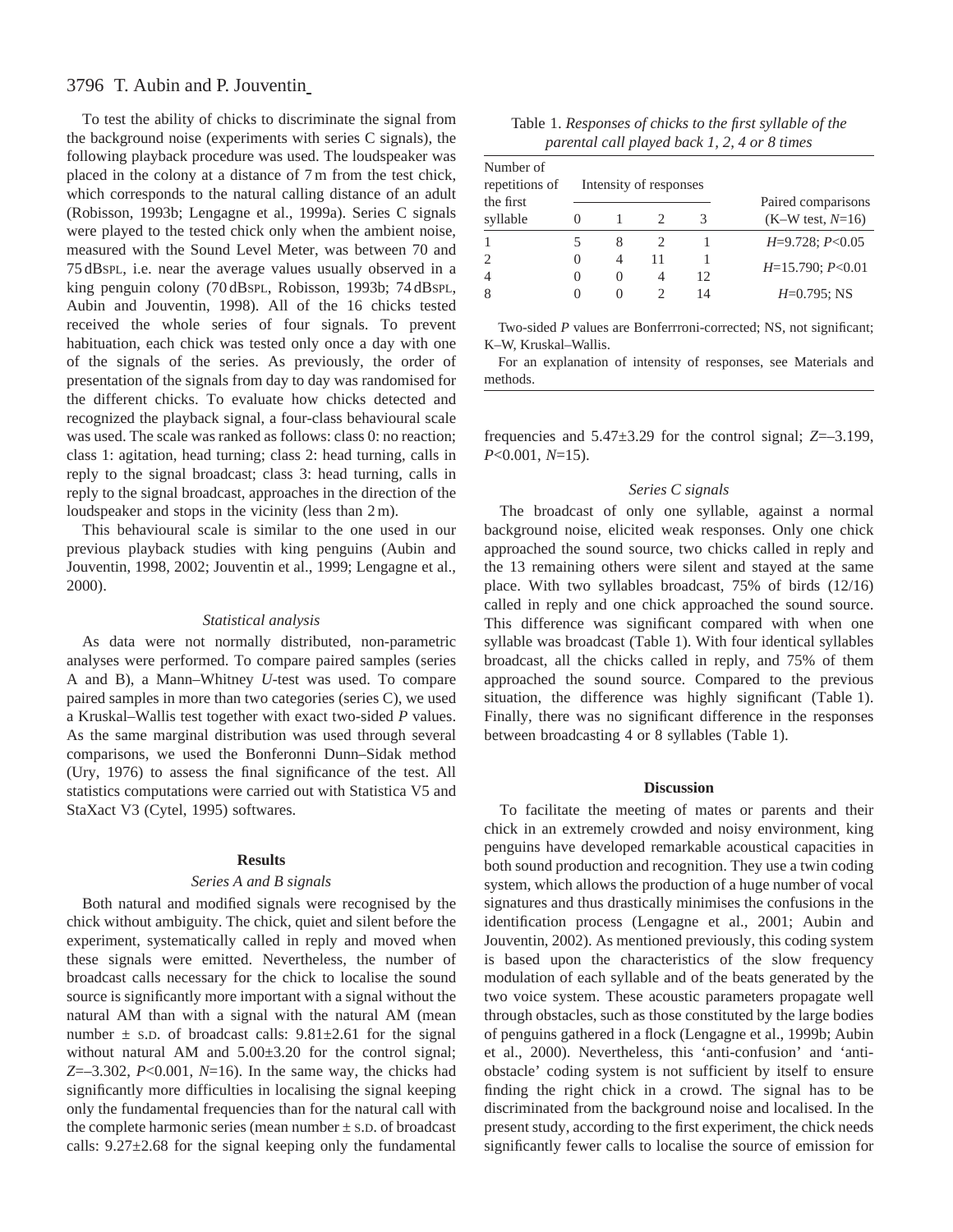the natural signal than for signals with amplitude modulation removed or with only the fundamental frequencies kept. With natural calls, the move is oriented directly towards the sound source, whereas with modified signals the searching behaviour is more erratic. This explains why more calls, and consequently more time, are necessary for the chick to come near the sound source when modified signals are broadcast. Thus, natural calls appear to be more locatable than the same calls with natural AM or with the harmonics removed. These results are in agreement with those obtained in psycho-acoustic experiments: birds can locate wide-spectrum signals better than any pure tone, and can locate sounds with sharp amplitude changes better than sounds weakly modulated in amplitude (Wiley and Richards, 1978, 1982; Dooling, 1982). This ability has been particularly well studied experimentally in the laboratory using the barn owl *Tyto alba*, a species known to be uniquely specialised for the detection of prey (Konishi, 1973, 1977; Shalter and Schleidt, 1997; Knudsen and Konishi, 1979). In fact, it appears that wide spectrum signals with sharp amplitude modulations recur in the vocalisations of many colonial birds (White and White, 1970; Wiley, 1976; Mathevon, 1997; Charrier et al., 2001), i.e. in an environment where the estimation of the direction of a signal is particularly useful.

The display call of the king penguin comprises a series of 4–8 syllables that are more or less similar and, as mentioned previously, only one (for instance the first) is sufficient to elicit recognition. This was demonstrated in a previous study (Jouventin et al., 1999). During these earlier experiments, however, the one syllable signal was broadcast only during relative periods of silence, that is, when adults in the vicinity were not emitting calls. In fact, under more usual conditions, as in the present study (i.e. when the level of the background noise is about 70–75 dB), the broadcast of only one syllable is not sufficient to draw the chick towards the loudspeaker. A majority of birds did not react at all or only raised their heads, while staying in the same place. From two identical syllables broadcast, almost all the birds call in reply, indicating that the call has been discriminated and recognised. Nevertheless, a majority of birds do not move towards the sound source. A possible explanation is that the time duration of the signal (2 syllables of about 500 ms each) is not sufficient to localise the sound source. This explanation seems implausible, since it has been demonstrated that small birds are able to localise a 200 ms duration pure tone or noise with a precision of about 20° in azimuth (Klump et al., 1986; Park and Dooling, 1991). Birds with larger heads, such as the king penguin, are likely to be better for localisation than small birds, since behavioural and physiological studies have shown that large birds use mainly the interaural time difference for localisation in azimuth (studies on the barn owl; Moiseff and Konishi, 1981; Moiseff, 1989). Another possible explanation for this lack of movement towards the source after hearing two syllables could be linked to the gregarious behaviour of the king penguin chicks. Because of predation risks, chicks are reluctant to leave the crèche (Stonehouse, 1960). However, a more insistent appeal,

with 4–8 syllables as in our experiment, would encourage the chick to go out of the crèche, the parental signal being recognised and localised with certainty. Effectively, it is only with the broadcast of four syllables that almost all the birds move closer to the loudspeaker. Thus it appears that at least four syllables are necessary and sufficient to ensure a successful adult–chick meeting. From this series of experiments, it can be stated that a single syllable, although containing the whole identity code, is not sufficient to convey with security the information, even at short range (7 m), given the noisy environment of the colony. As predicted by the mathematical theory of information (Shannon and Weaver, 1949), king penguins must repeat the code to ensure the communication in context of the colony. In addition, a phenomenon called temporal summation predicts considerable improvement in the detectability of signals in a noisy environment by increasing the signal duration (Klump, 1996). Temporal summation seems to be widespread in birds, i.e. budgerigars (Dooling and Searcy, 1985), starlings (Klump and Maier, 1990), canaries (McGregor et al., 1997).

In conclusion, king penguins use a particularly efficient acoustic system of communication, allowing recognition and localisation of individuals within a very constraining environment: a colony of thousands of birds, with a high background noise and a lack of visual cues. The acoustic features of the call that are not directly implicated in the coding process, such as the wide spectrum, the strong amplitude modulations and the redundant syllabic organisation, permit better localisation of the emitter and serve to counteract the masking effect of the background noise of the colony.

The study was supported by the Institut Français pour la Recherche et la Technologie Polaires and the Centre National de la Recherche Scientifique. Logistic support was provided by Terres Australes et Antarctiques Françaises. Special thanks to T. Lengagne for help in the field and in statistical analysis and to two anonymous referees for improvement of the manuscript. We are also grateful to F. S. Dobson for comments and improvement of the English.

#### **References**

- **Aubin, T.** (1994). Syntana: a software for the synthesis and analysis of animal sounds. *Bioacoustics* **6**, 80-81.
- **Aubin, T. and Jouventin, P.** (1998). Cocktail-party effect in king penguin colonies. *Proc. R. Soc. Lond. B* **265**, 1665-1673.
- **Aubin, T., Jouventin, P. and Hildebrand, C.** (2000). Penguins use the two-voice system to recognise each other. *Proc. R. Soc. Lond. B* **267**, 1081-1087.
- **Aubin, T. and Jouventin, P.** (2002). How to identify vocally a kin in a crowd? The penguin model. *Adv. Study Behav.* **31**, 243-277.
- Barrat, A. (1976). Quelques aspects de la biologie et de l'écologie du manchot royal *Aptenodytes patagonicus* des îles Crozet. *Com. Nat. French Rech. Ant.* **40**, 107-147.
- **Beer, C. G.** (1970). Individual recognition of voice in the social behaviour of birds. *Adv. Study Behav.* **3**, 27-74.
- **Brooke, M. L.** (1978). Sexual differences in the voice and individual vocal recognition in the manx shearwater (*Puffinus puffinus*). *Anim. Behav.* **26**, 622-629.
- **Charrier, I., Mathevon, N., Jouventin, P. and Aubin, T.** (2001). Acoustic